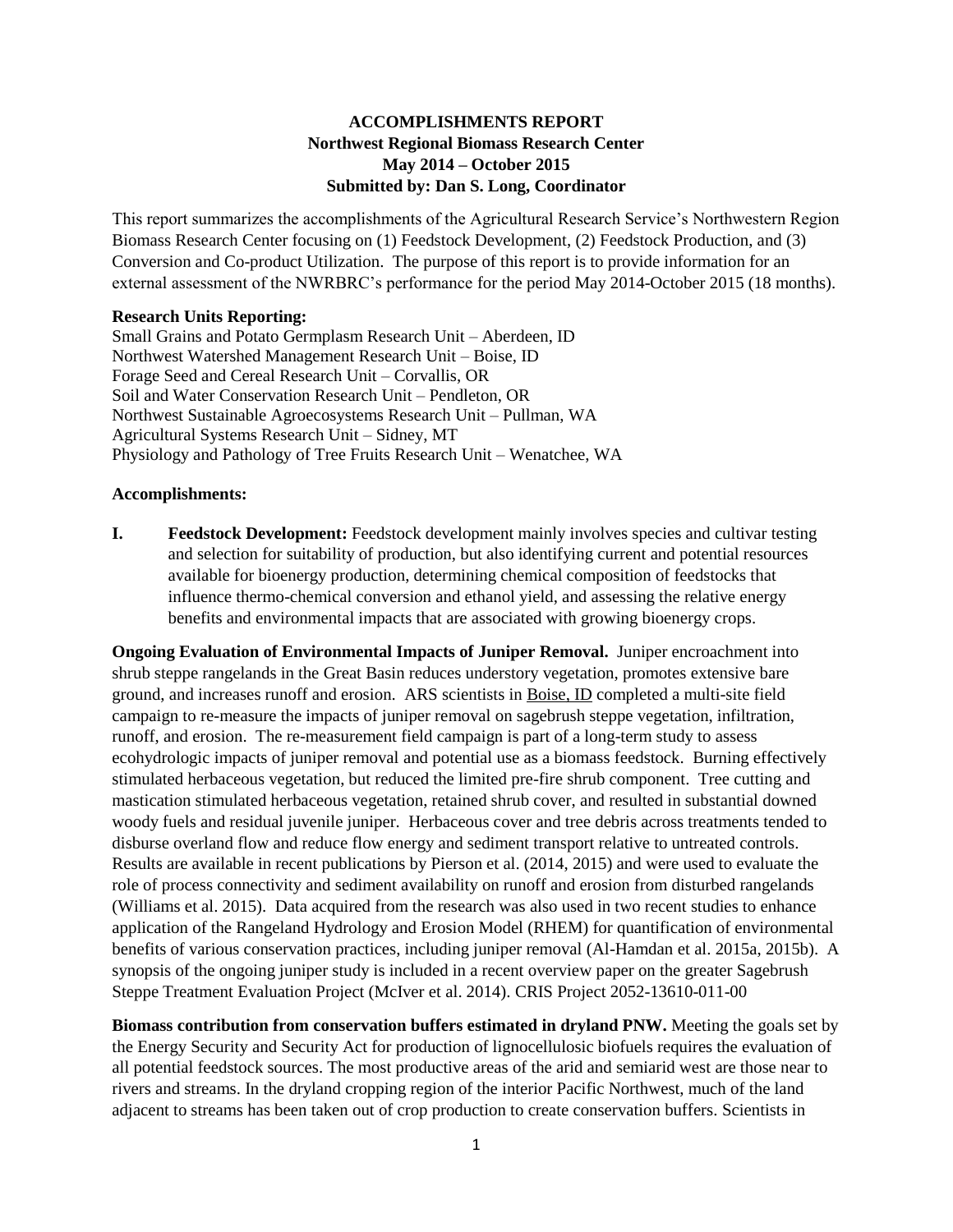Pendleton, OR evaluated the productivity and extent of these areas using a perennial grass, tall wheatgrass, commonly used in conservation buffers. Though annual productivity within our research sites was similar to that found in the Midwest and southeastern U.S., the area suitable for this level of productivity is insufficient to contribute substantially to lignocellulosic biofuel production (Williams et al. in review). CRIS Project 2074-21610-001-00D

#### **Collaborations expand crop diversity in the northwestern U.S. and boost rural economic**

**development.** A major agronomic concern in the northern Great Plains region is the limited diversity of crops grown by producers, especially in dryland areas. That limited diversity increases risk to producers, contributes to disease and pest problems and impedes rural economic growth by limiting options to producers and small businesses. Consequently, ARS scientists at Sidney, MT are participating in a large, 10-state collaborative research initiative with the intention of increasing dryland cropping diversity for the region's producers and promoting rural economic development in these areas. Partners include major universities, seed companies, biofuel refiners, and various major end users of biofuels including airports and transportation providers. The initiative evaluates sustainable cropping systems incorporating various oilseed crops produced across a range of dryland environments to ensure continuity of jet fuel supplies for commercial and defense aviation and other uses. These initiatives also address cropping diversity and economic development issues raised by stakeholders in several local focus group meetings in eastern Montana and western North Dakota, where the vast majority of the nation's crucifer oilseed crops are grown. CRIS Project 3032-13210-006-00

### **Plant biomass and greenhouse gas emissions vary with grass species and nitrogen fertilization.**

Perennial grasses diversify the traditional wheat-fallow rotation of the northern Great Plains and can be successfully grown for biofuel feedstock or as forage for beef cattle, the leading producer of agricultural receipts in Montana. ARS scientists in Sidney, MT continue to evaluate above- and below-ground biomass, soil C and N, greenhouse gas emissions, and water use in smooth brome and intermediate wheatgrass (cool-season grasses) and switchgrass (warm-season grass) applied with 0 to 84 kg N ha<sup>-1</sup>. Prairie sandreed and little bluestem (warm-season grasses) establishment was unsuccessful during two consecutive growing seasons suggesting a need to carefully consider species selection for biomass production in the cool-season climate of the northern Great Plains. Preliminary results suggest that above and belowground biomass increased with increased N rate and that intermediate wheatgrass production was greater during above-average precipitation than other grasses from 2010-2013, but that switchgrass biomass production was superior in 2014-2015. In 2012-2013,  $CO<sub>2</sub>$  and CH<sub>4</sub> emissions did not vary with treatments, but  $N_2O$  emissions were higher in switchgrass with 56 kg N ha<sup>-1</sup> than the other treatments. Further research is continuing to determine an appropriate grass species with adequate N fertilization rate that can sustain biomass yield, increase soil C and N sequestration, and mitigate greenhouse gas emissions in the semiarid region of the northern Great Plains. CRIS Project 3032-13210-006-00

**Renewable jet fuel feedstocks and cover crops to replace fallow.** Ethiopian mustard and camelina are two leading candidates for biofuel feedstocks. ARS researchers in Sidney, MT initiated a 6-yr study in 2014 to investigate the seed yield, water and N use, C and N pools, insects, and soil microbiology of the these two non-food crops. A ten-species cover crop mix in place of fallow will also be evaluated as a source of biomass and to increase ecosystem services. Planting bioenergy feedstocks in place of fallow would decrease soil erosion, soil C loss, saline seep formation, and evaporative soil water loss while increasing overall land productivity, regional economics, and ecosystem services. CRIS Project 3032- 13210-006-00

**II. Feedstock Production:** Feedstock production includes aspects of cultivation to determine best management practices for producing bioenergy crops.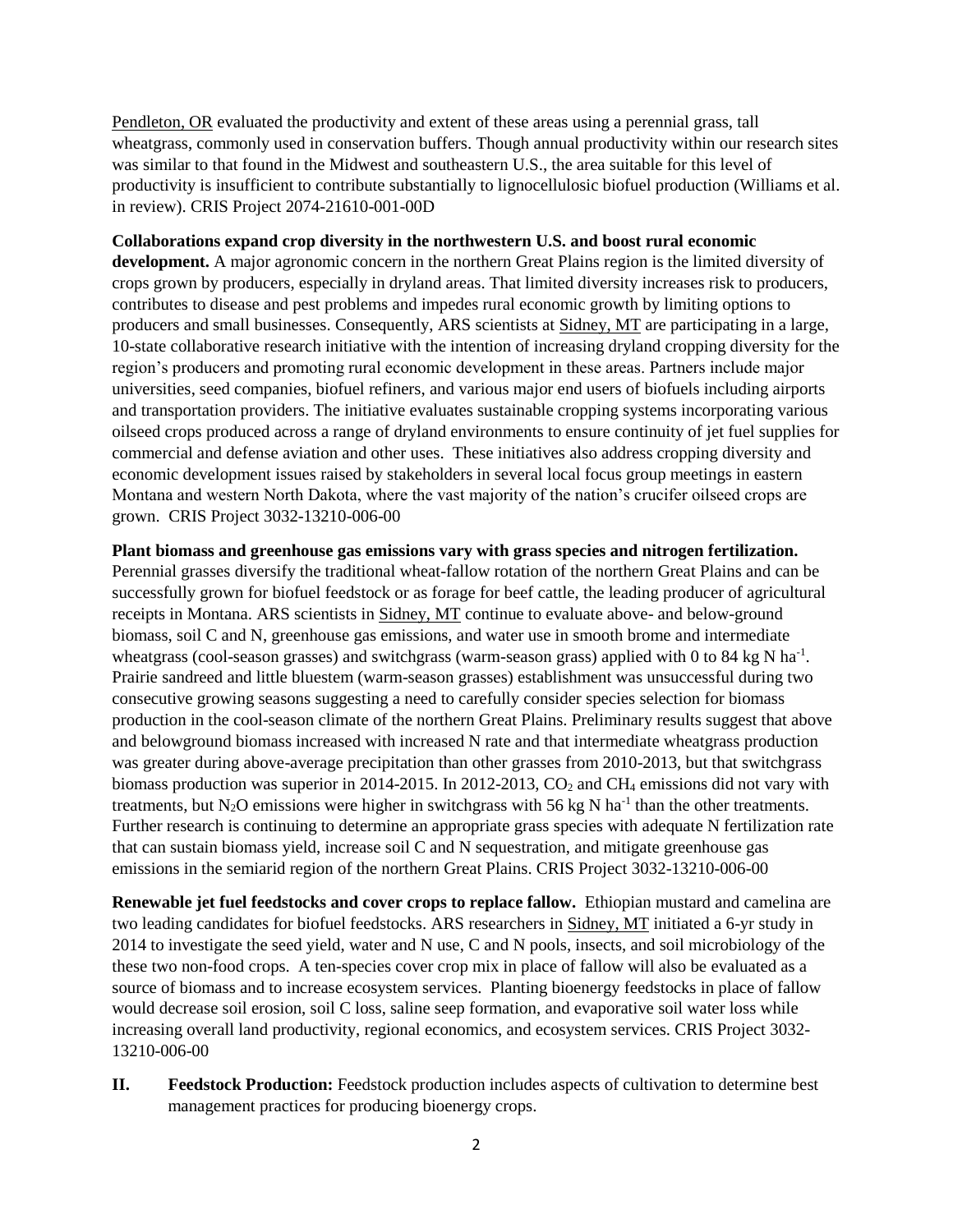**Weeds found to devalue biomass production in dryland Pacific Northwest.** Stream side buffers increase capacity of agro-ecosystems to provide wildlife habitat, sediment and nutrient sinks to improve water quality, and cellulosic feedstock for biofuels. The establishment of stream side buffers can be difficult, with weeds competing with desired species and contaminating feedstocks. Scientists in Pendleton, OR evaluated these problems while quantifying the productivity of tall wheatgrass, alfalfa, and a mix of alfalfa and tall wheatgrass in conservation buffers. Tall wheatgrass, planted either alone or mixed with alfalfa, was the most successful at out-competing weeds. Establishment and maintenance of weedfree buffer strips, however, requires substantial inputs of time and labor, and use of herbicides, which is likely to substantially reduce net gains expected from cellulosic feedstocks (Williams et al. 2015). CRIS Project 2074-21610-001-00

**On-combine sensing for post-harvest assessment of environmental stress in farm fields.** Scientists in Pendleton, OR developed a method for simultaneously mapping the grain yield, grain protein, and straw yield in farm fields from a combine harvester. The mapping system consists of three different sensors: mass-flow yield monitor to measure grain yield, in-line near infrared (NIR) sensor to measure grain protein, and light detection and ranging (LiDAR) sensor to measure crop height. Straw yield was estimated from crop height as derived from LiDAR. The resulting data can be used to map various indicators of environmental stress. One indicator is the harvest index (HI), or ratio of grain yield to total above ground crop biomass (e.g., grain yield + straw yield). Using HI, one can identify areas within a field where the crop experienced stress during vegetative growth, stress during grain filling, stress during both periods, or no stress. Farmers can better interpret yield maps of grain and straw with regard to environmental stress factors that limit biological productivity (Long and McCallum, 2015). CRIS Project 2074-21610-001-00

**Flower yellowness used to estimate canola biomass and flower number.** Flowers interfere with ability to use light that is reflected from green leaves to determine the condition of growing plants. Scientists at Pendleton, OR determined how flowers influence reflectance of light from plants and what bands of light are useful for estimating flower number and plant biomass. The effects of flower number and biomass on the amount of blue, green, red, and near infrared light reflected from spring canola were investigated in a field study consisting of three water regimes and three fertilizer nitrogen levels. The result of dividing blue light by green light was strongly related to the number of yellow flowers per unit area. Dividing near-infrared light by blue light was most suitable for estimating biomass during flowering. Information on the quality and quantity of light reflected from plants during flowering may improve how remote sensing is used to describe plant development and reproductive capacity during the growing season (Sulik and Long, 2015). CRIS Project 2074-21610-002-01

**Novel spectral index developed for predicting yield of Brassica oilseed crops.** Scientists at Pendleton, OR developed the normalized difference yellowness index (NDYI) to model variability in within-field relative yield potential and overcome limitations of the normalized difference vegetation index (NDVI) during flowering. NDYI only requires wavebands in the visible region of the spectrum and can be applied to any satellite or aerial sensor that has blue and green channels. The derivation of the NDYI is based on the absorption feature of carotenoids present in the floral tissue of Brassica oilseeds such as canola. Empirical measurements and theoretical analyses suggest that NDYI is better correlated with final yield than other commonly used indices such as NDVI. Overall, NDYI is found to have a more linear relationship with final yield than NDVI, with NDVI saturating at high yield values. In addition, NDVI is confounded by variation in flowering whereas NDYI directly exploits variation in flowering. This highlights the benefit of using a spectral index that is sensitive to reproductive growth of vegetation instead of vegetative growth for crops with spectrally prominent reproductive canopy elements. Our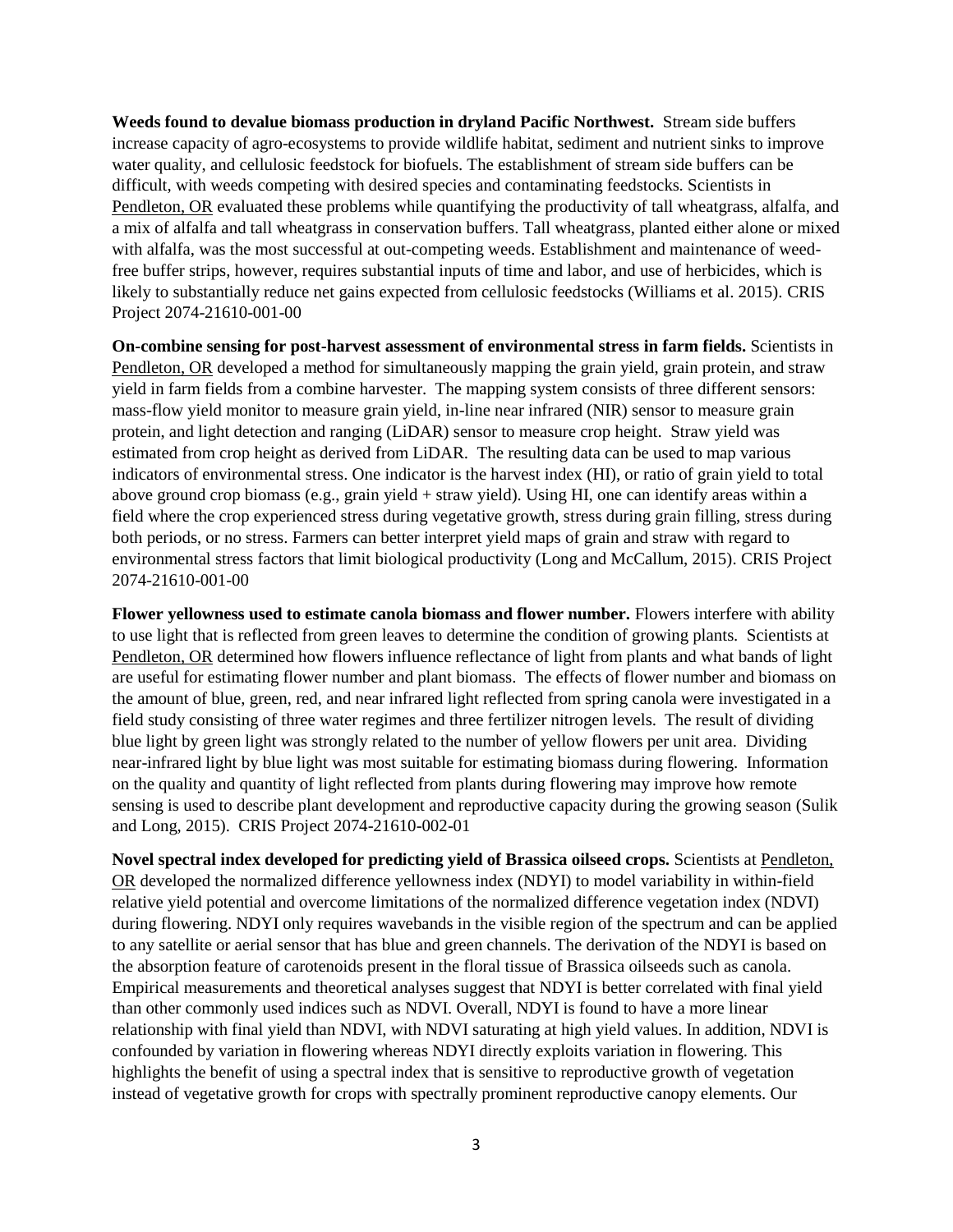results indicate that NDYI is a better indicator of yield potential than NDVI during mid-season development stages (Sulik and Long, in review). CRIS Project 2074-21610-002-01

**Recommendations for sustainable bioenergy feedstock production.** Rapid expansion in biomass production for biofuels and bioenergy in the Americas is increasing demands on the ecosystem resources required to sustain soil and site productivity. Scientists at Pendleton, OR and colleagues reviewed the current state of knowledge on biogeochemical processes and ecosystem sustainability related to biomass production. Biomass production systems incrementally remove greater quantities of organic matter, which in turn affects soil organic matter and associated carbon and nutrient storage, and off-site impacts. While these consequences have been extensively studied for some crops and sites, the ongoing and impending impacts of biomass removal require management strategies for ensuring that soil properties and functions are sustained for all combinations of crops, soils, sites, climates and management systems, and that impacts of biomass management are environmentally acceptable. In a changing global environment, knowledge of cumulative impacts will also become increasingly important. Long-term experiments are essential for key crops, soils and management systems because short-term results do not necessarily reflect long-term impacts, although improved modeling capability may help to predict these impacts. Identification and validation of soil sustainability indicators for both site prescriptions and spatial applications would better inform commercial and policy decisions. In an increasingly inter-related but constrained global context, researchers should engage across inter-disciplinary, inter-agency, and international lines to better ensure long-term soil productivity across a range of scales, from site to landscape (Gollany et al. 2015). CRIS Project 2074-11120-003-00

**Research needs identified in Columbia Plateau and Northern Glaciated Plains.** ARS scientists at Pendleton, Pullman, and Sidney and their university colleagues reported on the development of dryland oilseed crops to provide feedstock for production of biofuels in semiarid portions of the northwestern United States. Bioenergy feedstocks derived from Brassica oilseed crops have been considered for production of hydrotreated renewable jet fuel, but crop growth and yields in the Northwestern region are limited by a lack of plant available water. Based on a review of the scientific literature, several areas were identified where research could be directed to provide improvements. The current agronomic limitations for oilseed production are mainly due to seedling establishment under extreme heat, dry seedbeds at optimum planting times, survival under extreme cold, and interspecific competition with weeds. To improve emergence and stand establishment, future work should focus on developing soil management and seeding techniques that optimize plant available water, reduce heat stress, and provide a competitive advantage against weeds that are customized for specific crops, soil types, and soil and environmental conditions. Spring and winter cultivars are needed that offer increased seedling vigor, drought resistance, and cold tolerance (Long et al., in review). CRIS Projects 2074-21610-001-00 and 2074-21610-002-01

**Harvest of tall cereal varieties with a stripper header increased residual biomass in a no-till fallow system.** ARS scientists and their university colleagues in Pullman, WA found that winter triticale and tall winter wheat can produce 40% more residue than a semi dwarf winter wheat in the same system. Harvesting with a stripper header leaves standing stubble in the field that is nearly as tall as the unharvested crop. In the winter wheat fallow area, which is plagued by high winds that cause soil erosion, no-till management can greatly reduce soil erosion during the fallow period. Producing greater amounts of residue by growing tall varieties of cereal and leaving tall residues by harvesting with the stripper header and maintaining a no-till (chemical) fallow has been able to reduce wind gust speeds to 1/3 of what is experienced in tilled fallow. Reduction of wind speeds leads to a reduction in evaporation of soil water, which has allowed our research plots to maintain more uniform soil moisture under managed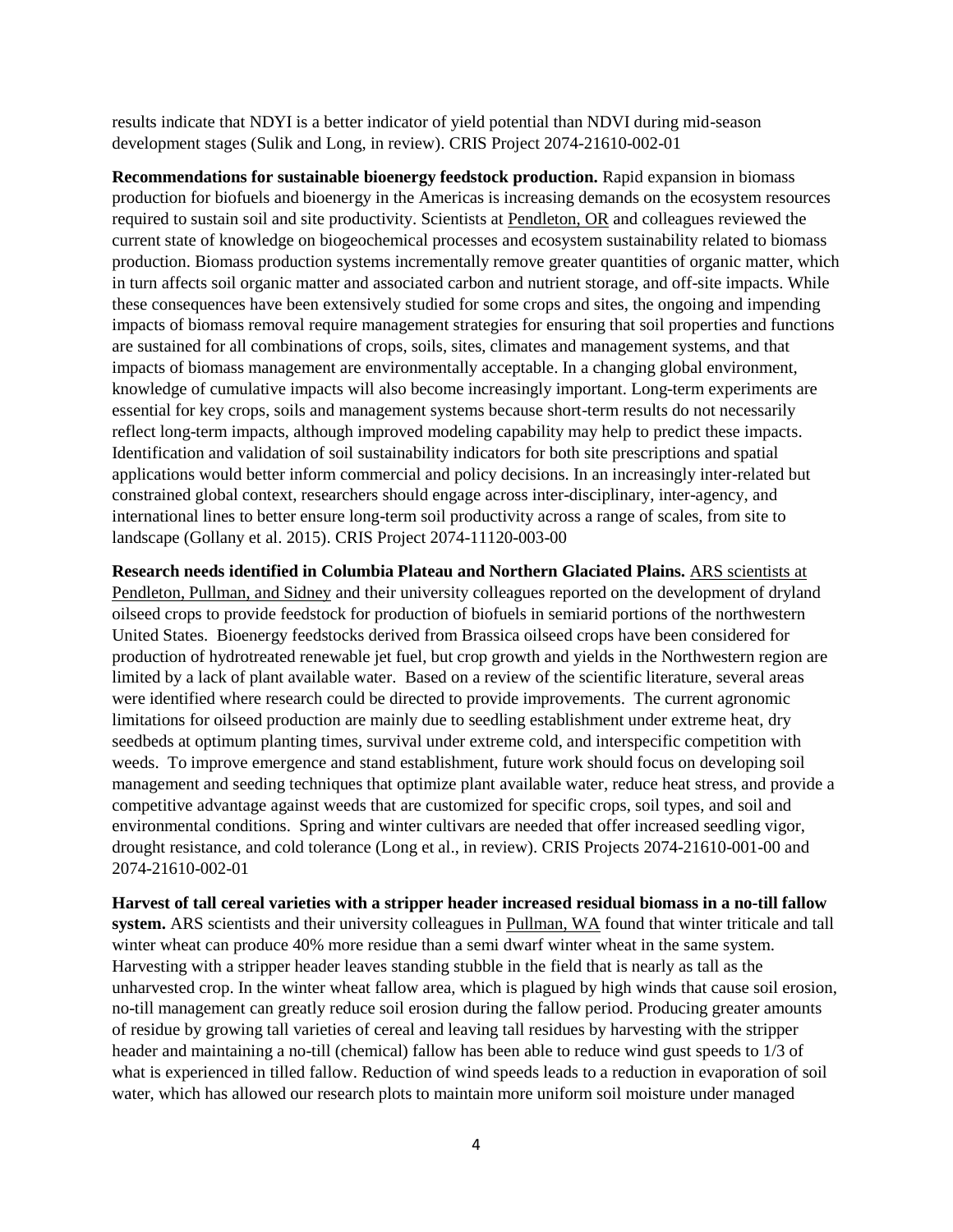stripper header residues. Greater uniformity of soil moisture led to more uniform establishment of winter canola crops planted in the late summer when compared to their short-stubble, tilled-fallow counterparts. Using a stripper header for management of the microclimate at the soil surface may allow farmers to reduce the amount of tillage that is used in the winter wheat-fallow region. CRIS Project 2090-21610- 002-00

**Feral rye control in winter canola.** Feral rye is a winter annual grass weed that reduces winter wheat yield >30% and costs U.S. wheat growers \$27 million per year. An ARS agronomist at Pullman, WA conducted a study from 2010 to 2014 to evaluate the efficacy of three herbicides on feral rye control and winter canola yield. Canola yield and weed control varied with environmental conditions and feral rye density, but in general, fall plus spring applications of quizalofop and glyphosate effectively and consistently increased yield and controlled feral rye. With the integration of winter canola into this region, an opportunity exists to manage feral rye while improving cropping system diversity and economic sustainability (Young et al., 2015). CRIS Project 2090-21610-002-00

**Biodiesel crops such as Juncea canola are promising replacements for fallow in dryland durum rotations.** Identifying suitable cropping alternatives to fallow can increase acreage for crops that can be used as biodiesel and jet fuel feedstock. These potential cropping systems need to efficiently use water and nitrogen (N) fertilizer, which is a major input expenditure. USDA researchers at Sidney, MT investigated yield, weeds, insects, and water and N use of three oilseeds (camelina, crambe, and juncea canola) as replacement for fallow in 2-year durum rotations. Results from the 5-yr study suggested that in semi-arid areas, juncea canola could be a suitable alternative to fallow in 2 year durum rotations. Researchers found that juncea canola had significantly superior seed and oil yield compared to the other oilseeds tested and appears to be a promising candidate for biofuel production in semi-arid areas of eastern Montana and western North Dakota. Furthermore, growing juncea canola in place of fallow did not affect the following year's durum yield meaning producers can expect to maintain existing profits from their wheat production while adding additional profit from a new cash crop. Because several million acres of fallowed fields are available in semi-arid regions, the nation could also benefit through an increased supply of oilseed feedstocks for biodiesel production which could help reduce our dependence on imported oil, without impacting existing food production. (Allen et al., 2014a). CRIS Project 3032- 13210-006-00

**Camelina seeding depth and germination temperature requirements determined**. Camelina offers a new cropping alternative to fallow in the northern Great Plains. However, little agronomic information is available for this non-food oilseed feedstock intended for jet fuel or biodiesel markets. Consistent and timely establishment of very small seeded crops, like camelina, is critical for stand density, evenness of emergence and ripening, and to suppress weed competition. Consequently, ARS researchers in Sidney, MT determined that seeding camelina to a depth deeper than  $\frac{1}{4}$  inch decreased plant density and crop competiveness with weeds. Also, researchers found that camelina emerged at temperatures below  $0^{\circ}$ C, suggesting that early planting in the spring would probably be limited by field access due to wet soil rather than the base temperature requirement. Uneven emergence and ripening of camelina was a persistent problem in various USDA-ARS trials conducted near Sidney, MT in spite of efforts to modify seeding depths, rates, and species selection, suggesting a need for further crop development and breeding selection. (Allen et al., 2014b) CRIS Project 3032-13210-006-00

**Crop diversification, management level, and tillage influence spring wheat yield, water use and soil carbon and nitrogen levels.** Lack of cropping diversity and limited soil water availability constrain spring wheat production in the northern Great Plains. To improve cropping system performance, ARS researchers in Sidney, MT conducted a 9-yr experiment to compare productivity, soil water and N use,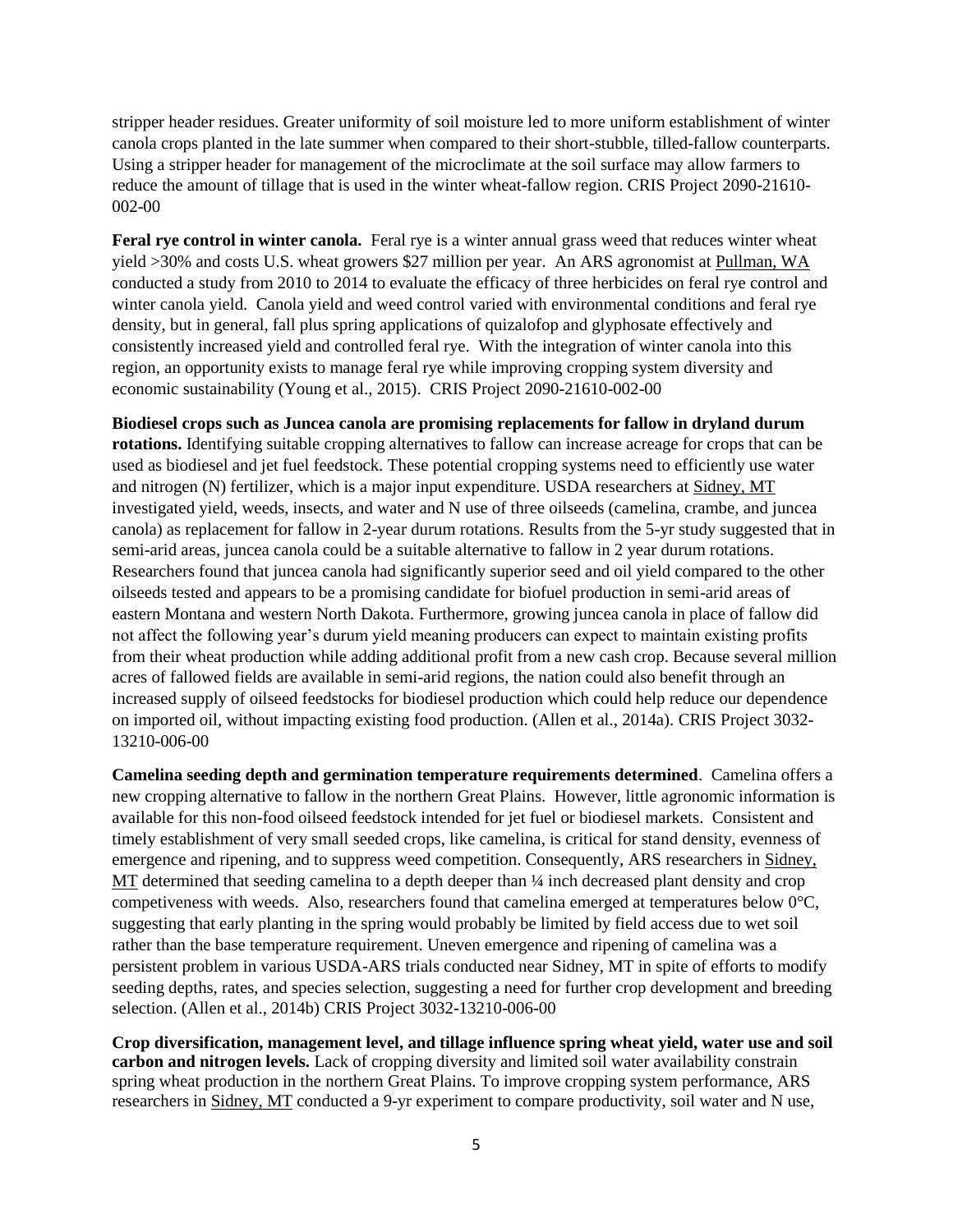and soil C and N pools, in four crop rotations with increasing levels of diversity (continuous spring wheat (SW); pea-SW; barley hay-pea-SW; barley hay-corn-pea-SW), two tillage systems (no-till and minimum till), and two management systems (Conventional management included standard seed rates and plant spacing, early planting date, broadcast N fertilizer, and short stubble height; Ecological management included variable seed rates and plant spacing, delayed planting date, banded N fertilizer, and tall stubble height). Spring wheat in diversified rotations (including those with bioenergy crops) had greater yield and water use efficiency than continuous wheat. Including bioenergy crops in diversified rotations not only offset the demand for nonrenewable resources, but also improved the productivity of subsequent rotational crops as well as the production potential of the overall cropping system. No-tillage with conventional management increased surface residue, soil C and N storage, and microbial biomass and activity, while minimum till with conventional management increased soil N availability (Lenssen et al., 2014). CRIS Project 3032-13210-006-00

**Optimal grass species with adequate nitrogen fertilization and cover crop can increase carbon and nitrogen sequestration.** Removal of aboveground biomass of perennial grasses can reduce soil C and N sequestration, but grass species with adequate N fertilization and cover crop may restore soil C and N levels. A 5-yr study on the effects of perennial grass species, cover crop, and nitrogen fertilization rates were studied by ARS scientist in Sidney MT in collaboration with Fort Valley State University, GA. Preliminary results suggest that elephant grass with clover cover crop and 100 kg N ha<sup>-1</sup> increased aboveground biomass and can sequester more soil C and N than the other treatments and increased N fertilization rate can increase the potential for N leaching. CRIS Project 3032-13210-006-00

**Cover crop mixture can increase sweet sorghum biomass yield and soil carbon and nitrogen storage.** Sweet sorghum is an important feedstock for biofuel production but little is known about the effects of cover crops on sweet sorghum production and soil C and N levels. ARS scientist from Sidney, MT collaborated a 5-yr study with Fort Valley State University to determine the suitability of marginal land for the production of sweet sorghum and to evaluate the benefits of incorporating winter cover crops on sorghum biomass yield, quality, and soil C and N in Fort Valley, GA. Treatments included hairy vetch, rye, rye/hairy vetch mixture and a no cover crop control. Preliminary results showed that hairy vetch/rye mixture cover crops can increase sweet sorghum brix and sugar contents and soil C and N storage compared to other cover crops. CRIS Project 3032-13210-006-00

**III. Conversion and Co-product Utilization:** Conversion and co-product utilization revolves around evaluating the breakdown and conversion of biological feedstocks, developing systems for converting crop residue to energy, and determining the usefulness of co-products of conversion for non-energy purposes.

# **On-farm Gasification Simultaneously Produces On-farm Energy, Process Heat, and Biochar.**

Coupling on-farm gasification to energy-intensive equipment lowers energy costs, diverts waste, and delivers a soil amendment that has the potential to increase soil moisture retention, improve agricultural yields, and sequester carbon. ARS researchers in Corvallis, OR evaluated the agronomic potential of biochar derived from the gasification of seed screenings, a regionally abundant agricultural residue. Increased soil moisture was one of several positive effects that biochar had on wheat plant growth in onfarm trials. Additionally, biochar acted as a liming agent, and alleviated soil acidity and related aluminum toxicity (Trippe et al., 2015). In the field, biochar out-performed a liming treatment that raised soil pH by the same amount, which may be related to increased soil permeability, promotion of root growth, and potentially improved spring frost tolerance. These effects collectively contributed to a 250% increase in wheat yield. This research provides important guidance to growers that may be considering coupling on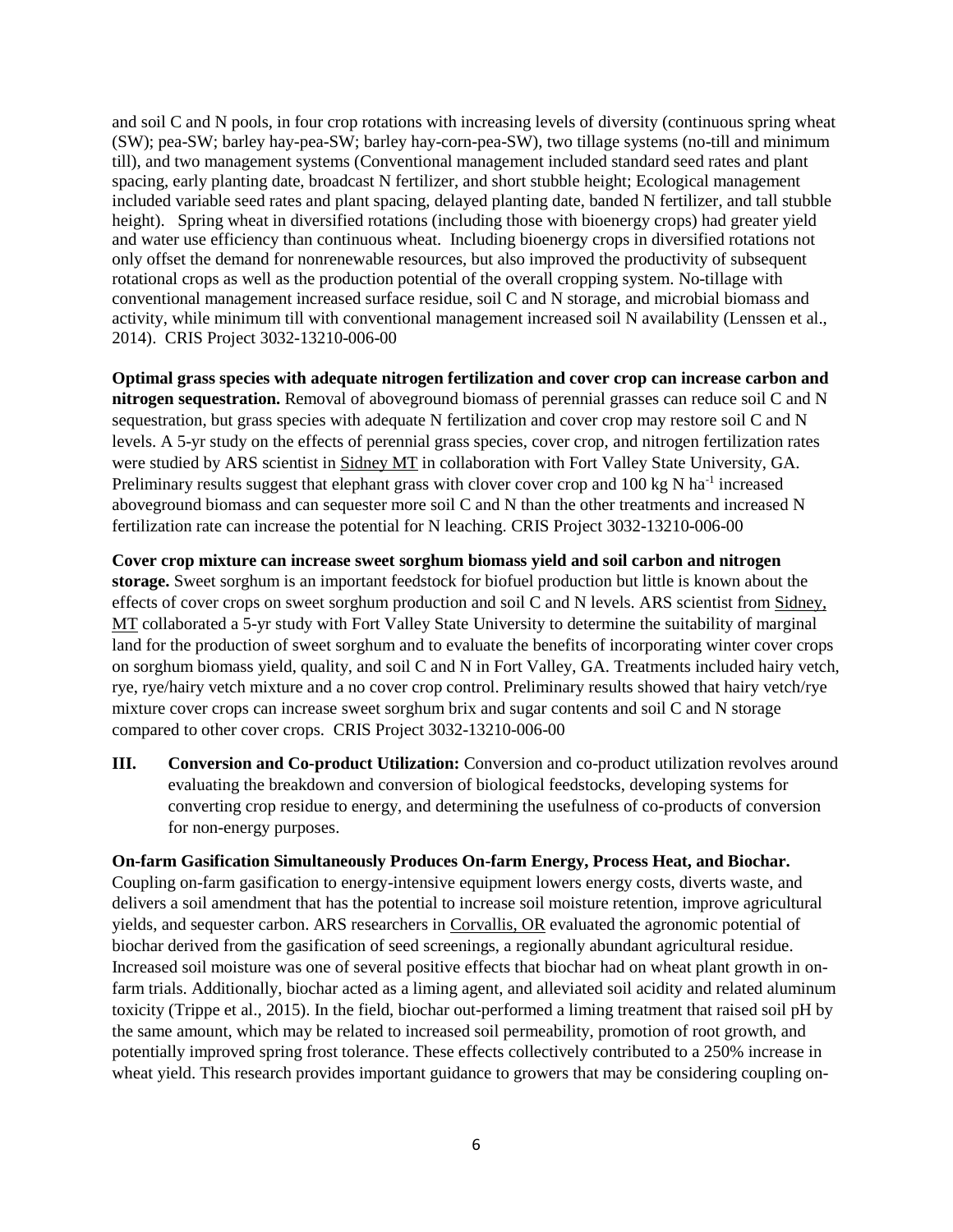farm energy generation to biochar production and amendment to ameliorate acidic soils and to increase soil moisture retention. CRIS Project 2072-21410-004-00

**On-farm Residues Can Reduce Energy Costs When Used to Generate On-farm Energy.** The gasification of residues simultaneously produces heat and biochar as potentially valuable by-products. ARS researchers previously determined that biochar sourced from seed screenings is an effective amendment to acidic cropland soils (Trippe et al. 2015). However, other, more lucrative markets for this biochar have also been identified. The observed liming qualities of this biochar led ARS scientists in Corvallis, OR to predict that it could facilitate the remediation of acid mine soils to a state that enables plant establishment. ARS researchers evaluated the potential of biochar to simultaneously increase soil pH and decrease metal solubility in soils from two abandoned mines. Mine soils amended with  $4\%$  (w/w) biochar promoted the germination and growth of wheat in these highly weathered soils (Phillips et al., 2015). A complimentary experiment that measured leached metals indicated that biochar amendment rates ≥4% were sufficient to simultaneously neutralize the pH and reduce concentrations of potentially toxic elements (zinc, copper, nickel, and aluminum) in mine drainage. These findings support the use of gasified biochar amendments to revegetate acid mine soils and provide foundational data that support alternative niche applications for biochar-based amendments. CRIS Project 2072-21410-004-00

**Soil-borne Disease Management without Chemical Fumigants.** Soil fumigation has been the primary means used for the control apple replant disease, but impending modifications to existing regulations are likely to increase the cost of soil fumigation and/or restrict use of this disease control measure on certain sites. Brassicaceae seed meal amendments have been effective in controlling apple replant disease, but require post-plant application of the fungicide mefenoxam. Scientists in Wenatchee, WA devised a composite seed meal formulation and examined it for disease control in organic orchard systems. The composite seed meal formulation was as effective as soil fumigation in controlling replant disease and resulted in tree growth and yield that was equivalent to or greater than that attained in fumigated soils. The pre-plant seed meal amendment suppressed lesion nematode populations and root infection by Pythium spp. relative to the no-treatment control through three growing seasons while lesion nematode populations typically recovered in fumigated soil. Long-term suppression of plant pathogens in response to pre-plant SM amendment was associated with the persistence of a distinctive microbial community associated with apple roots. In contrast, the rapid re-colonization of fumigated soil by root pathogens was associated with the reversion of the rhizosphere soil microbial community to one that was indistinguishable from that of the no-treatment control. This difference in pathogen re-establishment typically corresponded with enhanced tree growth and yield in seed meal amended soils. Thus, it is plausible that the beneficial effects of Brassicaceae SM amendment in terms of overall growth and yield will be persistent leading to enhanced orchard economic viability (Mazzola and Strauss, 2014). CRIS Project 2094-21220-001-00

**Chemical and Physical Methods for Fractionalizing Condensed Distillers Solids.** Fuel ethanol production in the U.S. and elsewhere is an important and growing industry. In the U.S, about 40% of annual corn production is now converted into fuel ethanol. During co-product recovery, condensed distillers solubles (CDS) has to be mixed with distillers wet grains before drying due to CDS's recalcitrance to drying. This results in distillers dried grains with solubles, a major co-product of drygrind ethanol processing. Scientists at Aberdeen, ID developed chemical, physical, and physicochemical methods for fractionating CDS. The effort not only results in several new co-products with value-added uses but also addresses the dewatering problem of CDS and makes it possible to dry each component alone. When convectively dried at 60°C, all the new fractions showed faster drying rates than CDS, except for the glycerol-rich fraction. To further demonstrate the improved drying performance of the new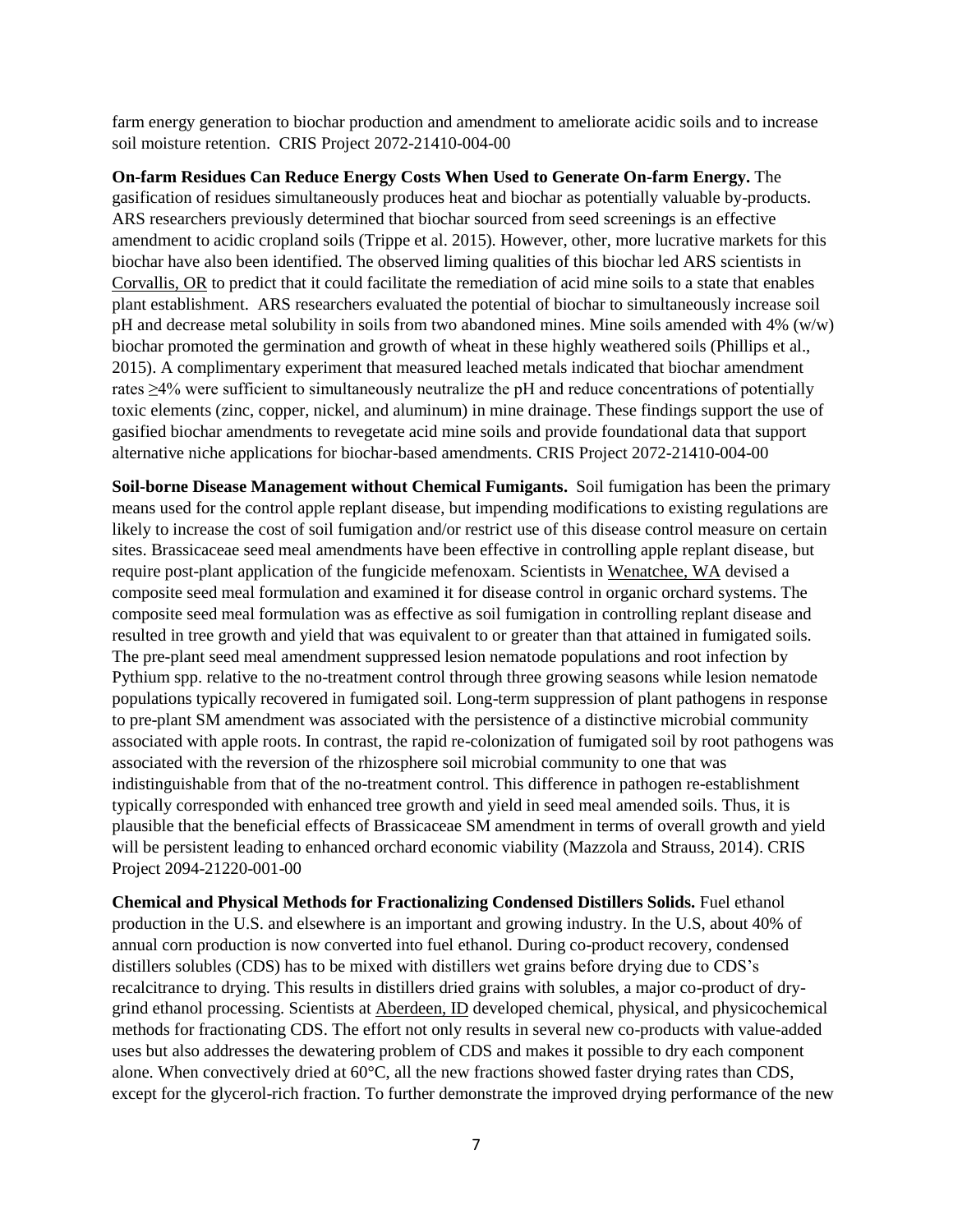fractions, we used a drum dryer to dry a protein-rich fraction and CDS (the control). Results show that while both materials could be dried to a range of endpoint moisture contents, the dried protein-rich fraction exhibited a broader range of water activity and lighter color than CDS and that the new fraction can be readily drum-dried into a shelf-stable, flaked product (Liu et al., 2014). CRIS Project 2050-21310- 005-00

**Biochar Increases Available Nitrogen from Manure Amendments.** Amending soils with biochar, a byproduct of bio-oil production, potentially could remove excess atmospheric carbon dioxide while improving soil quality. ARS researchers at Kimberly, ID and St. Paul, MN measured plant-available nitrogen and greenhouse gas emissions from plots treated with biochar and/or manure. Although biochar decreased carbon dioxide emissions from soil, it also decreased corn yields under particular soil conditions. Combining biochar with manure eliminated potential yield reductions from biochar while increasing nitrogen availability from manure. This demonstrated the synergy of applying biochar and manure to soil (Lentz et al., 2014). CRIS Project 2054-13000-008-00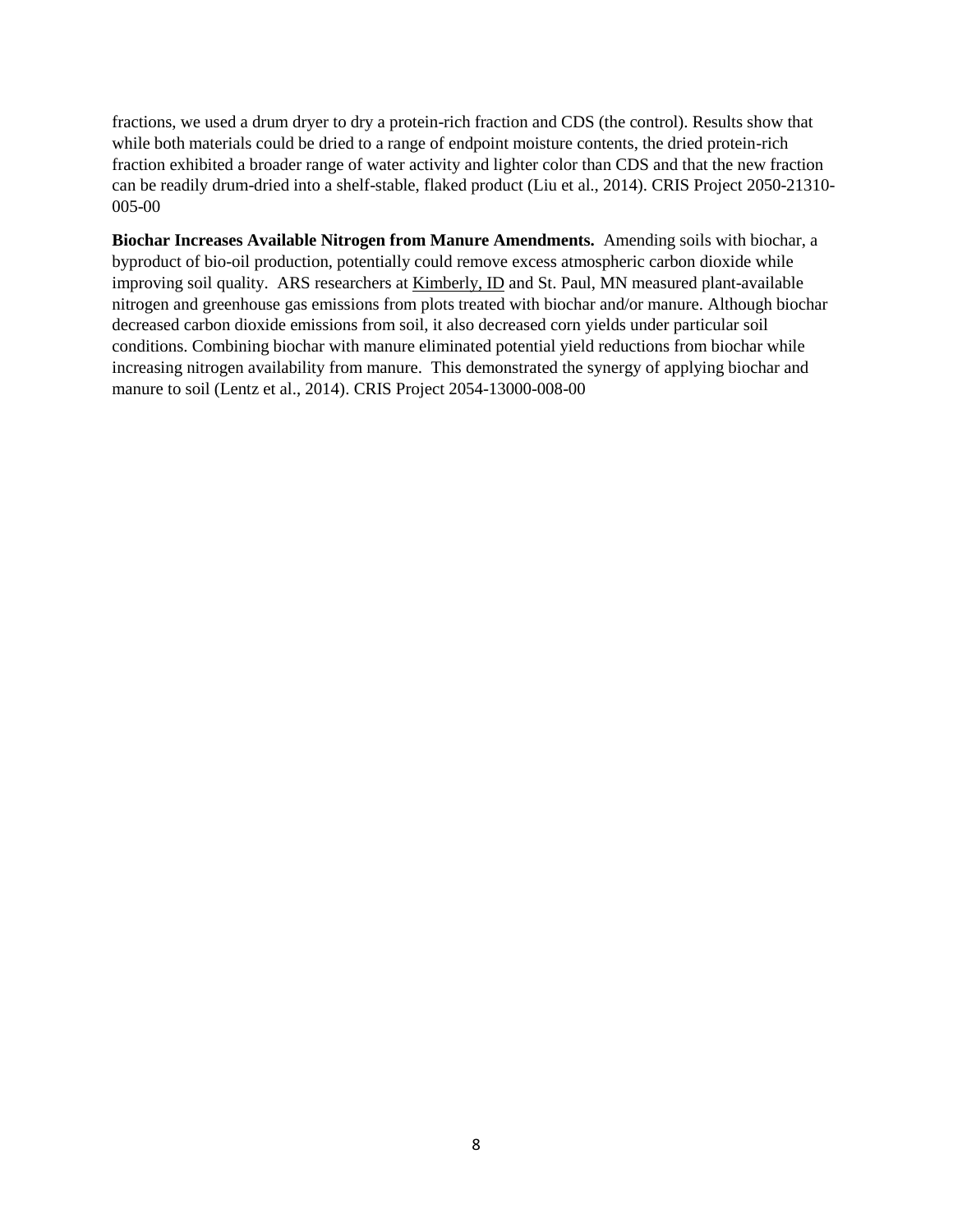#### **Publications:**

Allen, B., A. Lenssen, U. Sainju, T. Caesar-TonThat, and R. Evans. 2014a. Nitrogen Use in Durum and Selected Brassicaceae Oilseeds in Two-year Rotations. Agronomy Journal 106:821-830.

Allen, B., M. Vigil, and J. Jabro. 2014b. Camelina Growing Degree Hour and Base Temperature Requirements. Agronomy Journal. 106:940-944.

Al-Hamdan, O., M. Hernandez, F. Pierson, M. Nearing, C. Williams, J. Stone, J. Boll, and M. Weltz. 2015a. Rangeland Hydrology and Erosion Model (RHEM) Enhancements for Applications on Disturbed Rangelands. Water Resources Research *DOI: 10.1002/hyp.10167*.

Lentz, R., J. Ippolito, and K. Spokas. 2014. Biochar and Manure Effects on Net Nitrogen Mineralization and Greenhouse Gas Emissions from Calcareous Soil Under Corn. Soil Science Society of America Journal. 78:1641-1655.

Liu, K., R. Milczarek, and F. Barrows. 2014. New Co-products from Grain-based Fuel Ethanol Production and Their Drying Performance. Proceedings of American Oil Chemists' Society Meeting. PCP 5 Symposium.

Long, D., and J. McCallum. 2015. On-combine, Multi-sensor Data Collection for Post-harvest Assessment of Environmental Stress in Wheat. Precision Agriculture 16:492-504.

Mazzola, M., and S. Strauss. 2014. Replant Disease Control and System Resilience to Pathogen Reinfestation in Response to Brassica Seed Meal Amendment. Acta Horticulturae. 1044:105-112.

McIver, J., M. Brunson, S. Bunting, J. Chambers, P. Doescher, J. Grace, A. Hulet, D. Johnson, S. Knick, R. Miller, M. Pellant, F. Pierson, D. Pyke, B. Rau, K. Rollins, B. Roundy, E. Schupp, R. Tausch, and J. Williams. 2014. A synopsis of short-term response to alternative restoration treatments in sagebrushsteppe: The SageSTEP project. Rangeland Ecology and Management 67:584-598.

Pierson, F., C. Williams, P. Kormos, and O. Al-Hamdan. 2014. Short-term Effects of Tree Removal on Infiltration, Runoff, and Erosion in Woodland-encroached Sagebrush Steppe. Rangeland Ecology and Management 67:522-538.

Pierson, F., C. Williams, P. Kormos, O. Al-Hamdan, S. Hardegree, and P. Clark. 2015. Short-term Impacts of Tree Removal on Runoff and Erosion from Pinyon- and Juniper-dominated Sagebrush Hillslopes. Rangeland Ecology and Management 68:408-422.

Williams, C., F. Pierson, P. Robichaud, O. Al-Hamdan, J. Boll, and E. Strand. 2015. Structural and Functional Connectivity as a Driver of Hillslope Erosion Following Disturbance. International Journal of Wildland Fire DOI:10.1071/WF14114.

Williams, J., D. Robertson, and S. Wuest. 2015. Biofuel Feedstock Production Potential in Stream Buffers of the Inland Pacific Northwest: Productivity and Management Issues with Invasive Plants. Journal of Soil and Water Conservation. 70:156-169.

Sulik, J., and D. Long. 2015. Spectral indices for Yellow Canola Flowers. International Journal of Remote Sensing 36:2751-2756.

Trippe, K., S. Griffith, G. Banowetz, and G. Whitaker. 2015. Changes in Soil Chemistry following Wood and Grass Biochar Amendments to an Acidic Agricultural Production Soil. Agronomy Journal 107:1440- 1446.